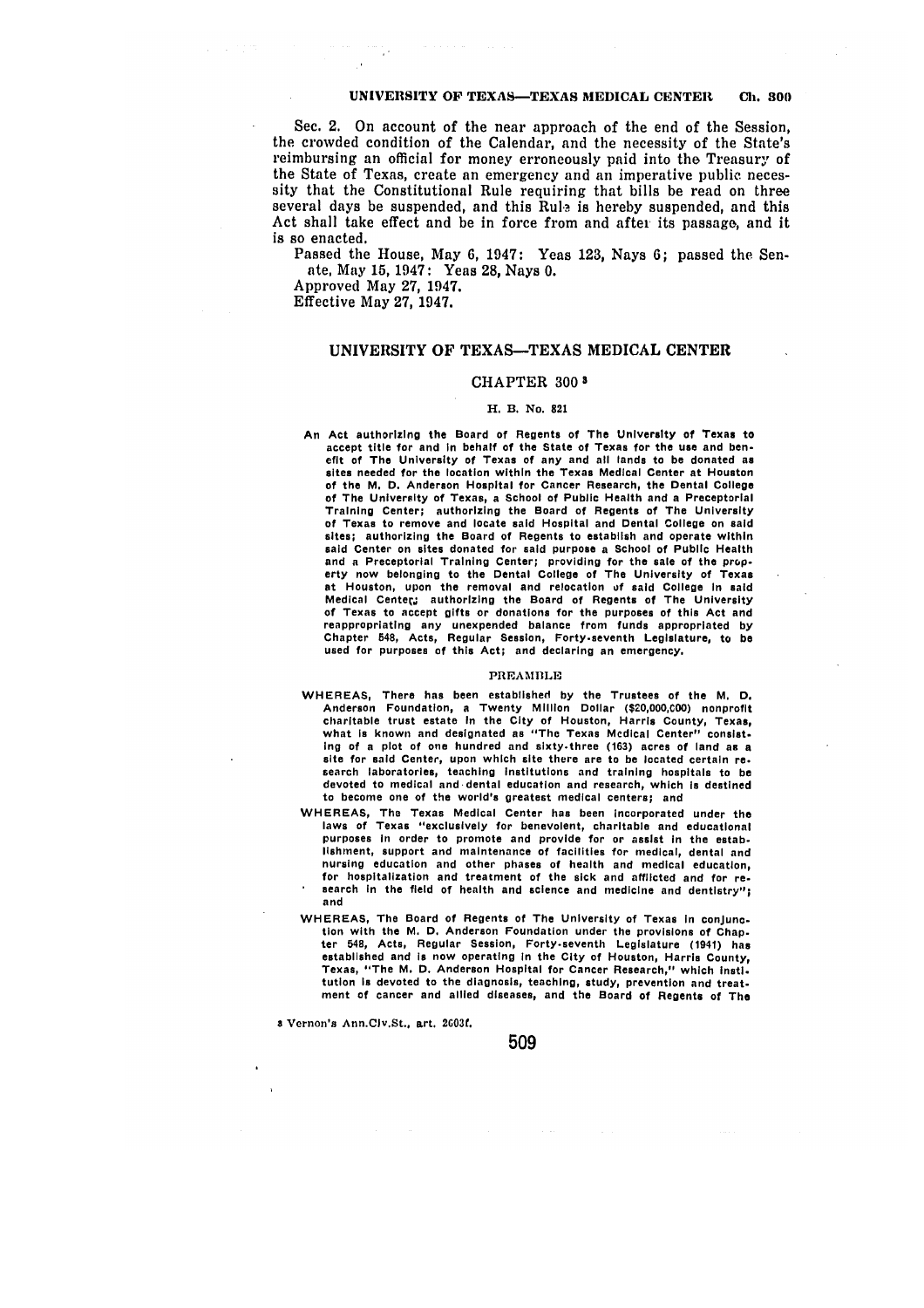University of Texas **Is** now operating a Dental College of The University of Texas under the provisions of Chapter **329,** Acts, Regular Session, Forty.eighth Legislature (1943), in the City of Houston, Harris County, Texas; and

- WHEREAS, The Texas Medical Center has Invited to Itself numerous teach. Ing, research and clinical institutions to constitute this great health Center, but each separate institution to retain completely its own identity and to remain under the control and management of Its separate governing boards, including a proposal that the M. **D.** Anderson Hospital for Cancer Research and the Dental College of The University of Texas become a part of the Texas Medical Center and be located on the sites provided therefor; and that the Board of Regents of The University of Texas establish and operate within said Medical Center a School of Public Health and a Preceptorial Training Center on sites to be donated therefor; and
- WHEREAS, The M. **D.** Anderson Foundation **Is** ready and willing to donate and to convey to the State of Texas for the use and benefit of The University of Texas the sites needed for the location and erection thereon of buildings and other permanent improvements for the M. **D.** Anderson Hospital for Cancer Research, the Dental College of The University of Texas, a School of Public Health and a Preceptorial Training Center, and to continue to aid and assist In the operation of the Texas Medical Center and said M. **D.** Anderson Hospital for Cancer Research **If** the State will accept same for the purposes of locating said institutions in said Medical Center; now, therefore

#### *Be it enacted* by **the** *Legislature of the State of Texas:*

Section **1.** The Board of Regents of The University of Texas is here**by** authorized to select and to accept for and in behalf of the State of Texas for the use and benefit of The University of Texas title **by** proper conveyance or conveyances from the M. **D.** Anderson Foundation or other owner or owners thereof to all land within the boundaries of the plot of land designated in the City of Houston, Harris County, Texas, as "The Texas Medical Center" as the sites needed for the location, operation and maintenance thereon **cf** the M. **D.** Anderson Hospital for Cancer Research, the Dental College of The University of Texas, a School of Public Health and a Preceptorial Training Center. Before title to said property can be accepted **by** said Board of Regents, however, the owner or owners of said land must furnish to said Board an abstract or other satisfactory certificate of title thereto, showing good and merchantable title, free of all liens, in the grantor named in said conveyances to the Board of Regents and said title thereof must first receive the written approval of the Attorney General of this State. The Board of Regents of The University of Texas, whenever it deems it advisable to do so, is hereby authorized to remove, locate, operate and maintain on said sites so selected and acquired the M. **D.** Anderson Hospital for Cancer Research and the Dental College of The University of Texas. As soon as the Dental College has been properly removed and located on said site as provided for herein, the said Board is further authorized to sell and convey, at either a public or private sale, the property belonging to the State of Texas and now used by said Dental College of The University of Texas in the City of Houston, Harris County, Texas, said sale to be either for cash or on credit as said Board may determine to be for the best interest of the State. The title to said real estate now used as a site for the Dental College of The University of Texas shall be conveyed to the purchaser by proper deed duly executed under the authority and direction of the Board of Regents and the title to any personal property so sold shall be passed to the purchaser by a proper bill of sale duly executed and delivered under the direction and by authority of said Board. The proceeds derived from the sale of any of said property as and when collected shall be used by said Board of Regents in the erection of additional